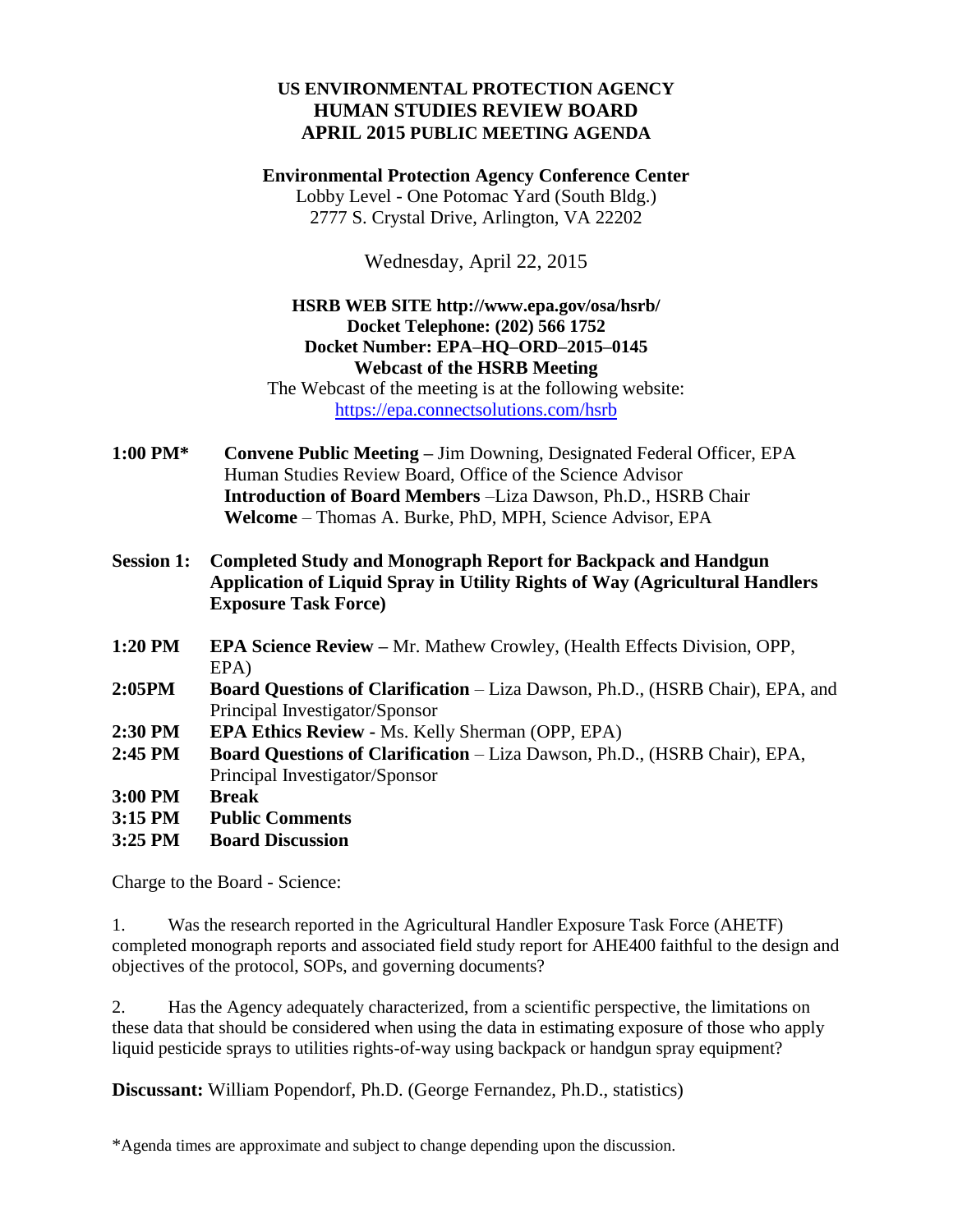Charge to the Board - Ethics:

3. Does available information support a determination that the studies were conducted in substantial compliance with subparts K and L of 40 CFR Part 26?

**Discussant:** Elizabeth Heitman, Ph.D.

**4:50 PM Adjourn**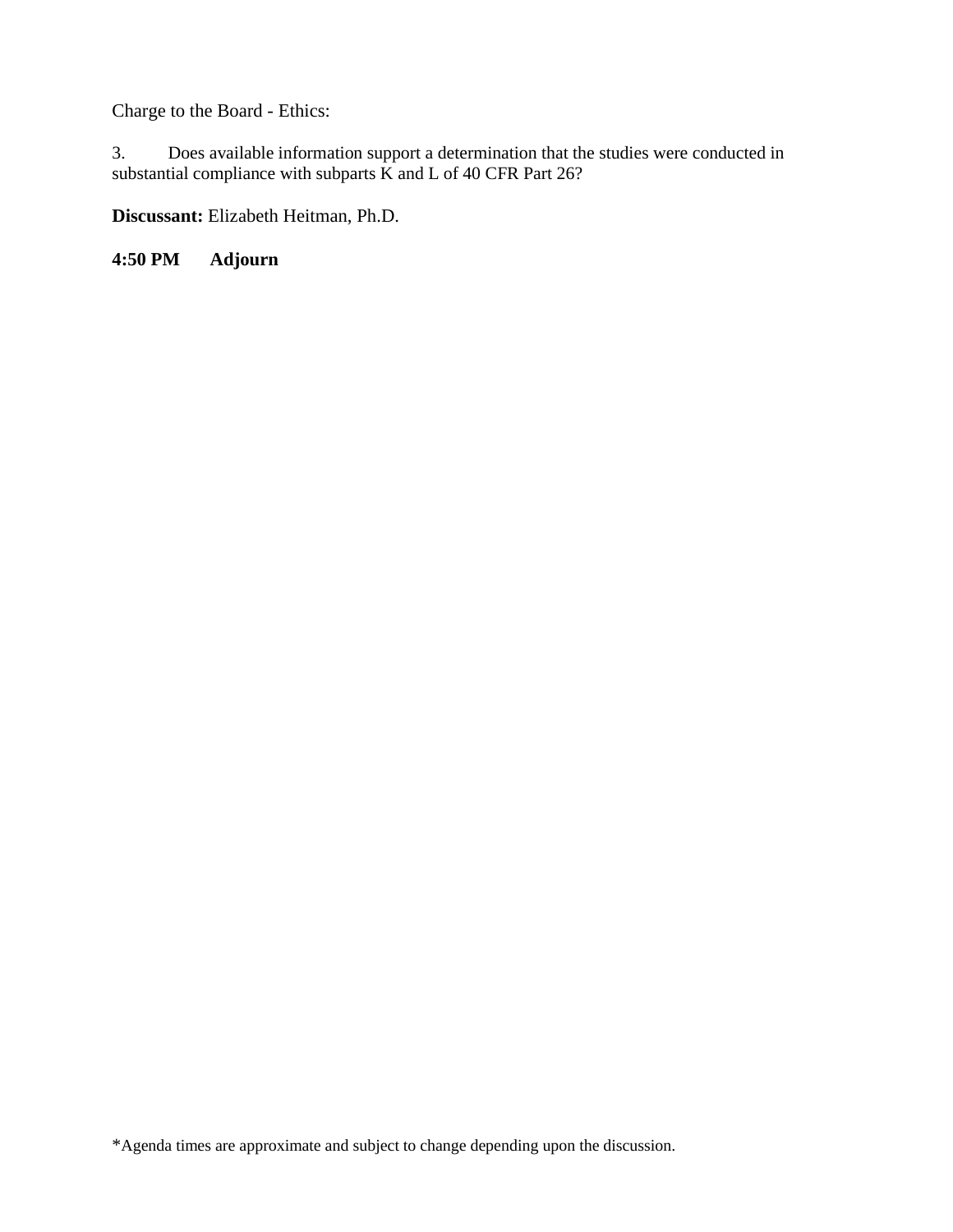## **US ENVIRONMENTAL PROTECTION AGENCY HUMAN STUDIES REVIEW BOARD APRIL 2015 PUBLIC MEETING AGENDA**

**Environmental Protection Agency Conference Center** Lobby Level - One Potomac Yard (South Bldg.) 2777 S. Crystal Drive, Arlington, VA 22202

Thursday, April 23, 2015

## **HSRB WEB SITE http://www.epa.gov/osa/hsrb/ Docket Telephone: (202) 566 1752 Docket Number: EPA–HQ–ORD–2015–0145 Webcast of the HSRB Meeting**

The Webcast of the meeting is at the following website: <https://epa.connectsolutions.com/hsrb>

- **9:00 AM\* Convene Public Meeting –** Jim Downing, Designated Federal Officer, EPA Human Studies Review Board, Office of the Science Advisor **Introduction of Board Members** – Liza Dawson, Ph.D., HSRB Chair **Follow-up on Previous Day's Discussion –** Ms. Kelly Sherman, OPP, Office of Chemical Safety and Pollution Prevention, EPA
- **Session 1: Protocol for Field Testing of skin applied mosquito repellent products (SC Johnson)**
- **9:10 AM EPA Science Review –** Mr. Kevin Sweeney, (Registration Division, OPP, EPA)
- **9:30 AM Board Questions of Clarification**  Liza Dawson, Ph.D., (HSRB Chair), EPA, and Principal Investigator/Sponsor
- **10:00 AM EPA Ethics Review -** Ms. Kelly Sherman (OPP, EPA)
- **10:20 AM Board Questions of Clarification**  Liza Dawson, Ph.D., (HSRB Chair), EPA, and Principal Investigator/Sponsor
- **10:45 AM Public Comments**
- **10:55 PM Break**
- **11:05 AM Board Discussion**

If the SCJ study proposal is revised as suggested in EPA's science and ethics reviews and if the research is performed as described:

Charge to the Board - Science:

 Is this research is likely to generate scientifically reliable data, useful for assessing the efficacy of these insect repellent pesticide products?

**Discussant:** Randy Maddalena, Ph.D. (Jun Zhu, Ph.D., statistics)